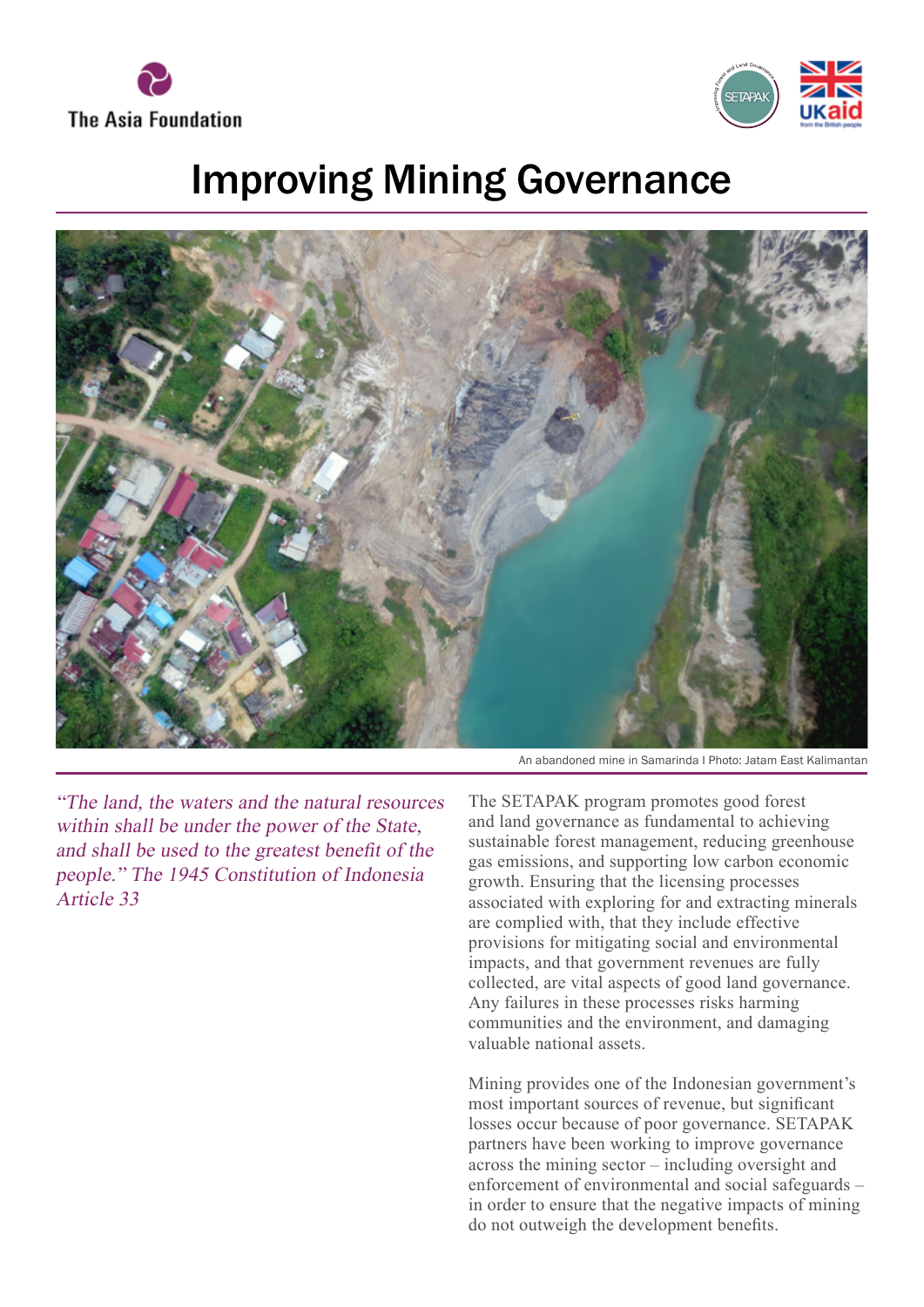## Mining For Revenue

Extracting mineral resources – primarily coal, nickel, gold, copper and tin – accounted for almost 7 percent of Indonesia's gross domestic product in 2010, equivalent to around US\$50 billion. In 2011, with coal mining permits alone covering over 21 million ha in Indonesia, equivalent to almost the entire land area of the United Kingdom, the country produced 376 million tons of coal, and exported 309 million tons, making it the world's fifth largest coal producer, and the top exporter.

Government revenue from mining has similarly increased, reaching IDR 12.5 trillion (around US\$1 billion) in 2010, and as mining expands across Indonesia, two national priorities emerge. First, revenue 'leakage' must be eliminated: mining governance must be improved in order to ensure that all companies pay their financial dues in full. Currently significant government revenue is lost due to poor governance in issuing licenses and permits and monitoring mining operations. Second, all the relevant laws and regulations must be enforced in order to ensure that revenues gained from mining outweigh environmental and social harm, and are deployed to mitigate those impacts.

Mining in Indonesia usually involves clearing forests or farmlands to dig deep, open pits which are often abandoned when they are exhausted, and significant environmental damage often results. Other impacts include land grabs (failure to respect the land rights of local people and indigenous groups), ineffective benefit sharing mechanisms, reduced fertility of local crops due to pollution, and simple physical dangers such as abandoned mine pits. Addressing these crucial matters hinges on improving governance in the sector, and maintaining it.

However, due largely to Indonesia's rapid and extensive decentralization, and particularly the 2009 Minerals and Coal Mining law, which transferred substantial licensing authority to provincial and district administrations, the proliferation of mining permits, coupled with poor monitoring, has led to increased rates of corruption, illegal mining and inadequate revenue collection, as well as pollution, environmental degradation and conflict with affected communities. With local government capacity low, coordination between different levels of government poor, and oversight and accountability mechanisms weak, licensing processes have been abused by district officials for personal gain, or to support election campaigns. Licenses have in many cases been issued to more than one company to exploit overlapping areas, or to prospect and mine in protected and community-owned areas, and illegal licenses have been issued to companies that are not registered for tax.

Official estimates suggest that almost half of Indonesia's businesses with mining permits pay no royalties, that a similar proportion lack obligatory tax reference numbers (NPWP), and that the state may suffer the equivalent of US\$1.2 billion of losses annually from the mineral sector. A new law on regional governance (No. 23/2014) has recentralised the authority for granting new permits for concessions to central and provincial authorities, and there is some optimism that this may, in due course, improve civil society oversight of the permit issuing process.



A mining site in an area designated as a wildlife reserve in Morowali | Photo: Jatam Central Sulawesi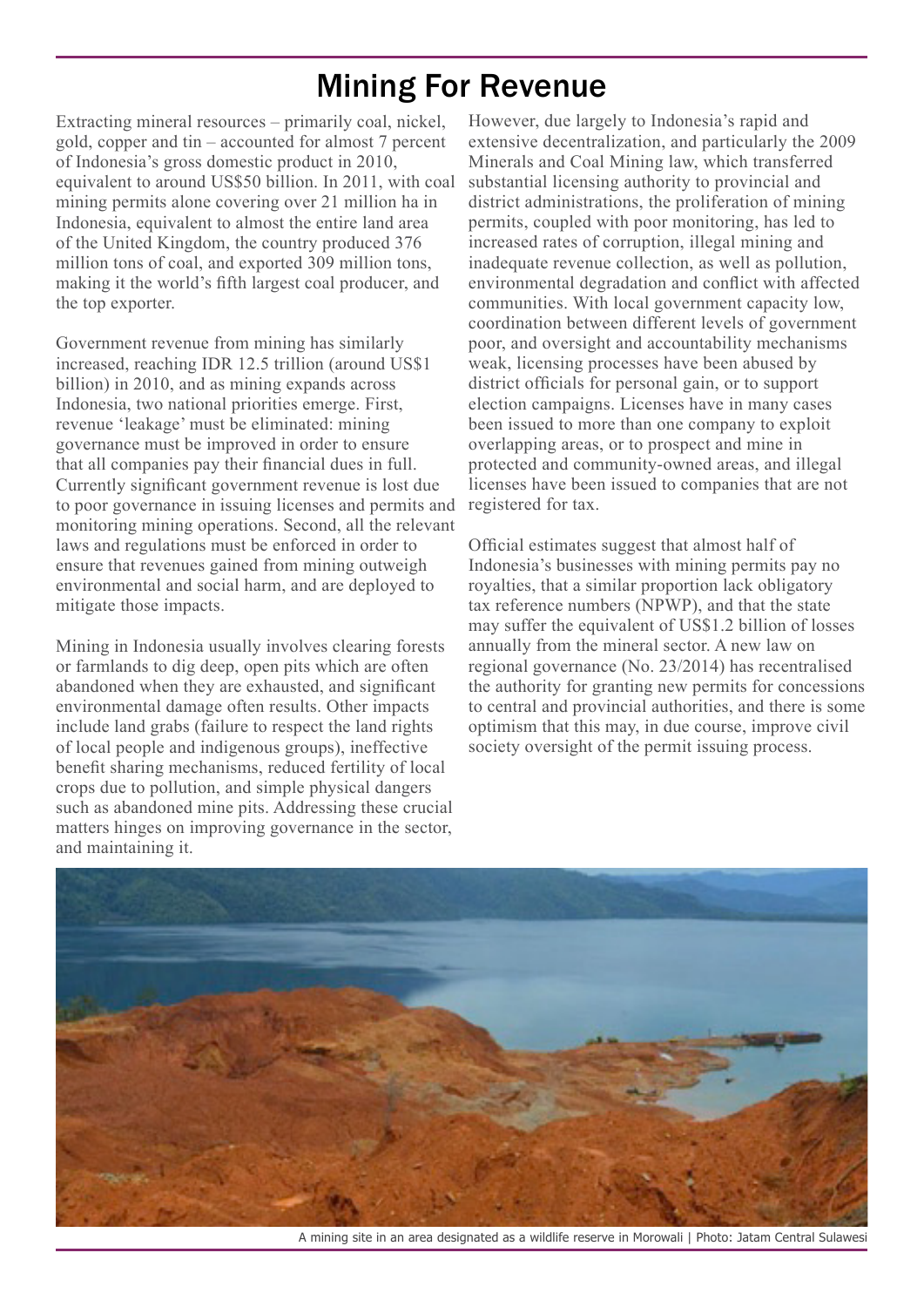## KPK Crack Down Yields Results

From their investigations, the KPK found that more than 4,500 mining companies owed the government revenues of IDR5.43 trillion (US\$468 million). According to the KPK, of the 10,776 IUP mining permits issued nationally, only 5,969 are 'clean and clear', meaning that they don't overlap with other license areas, and comply with financial regulations and key aspects of national laws. In West, North and East Kalimantan, Central Sulawesi and South Sumatra – provinces SETAPAK partners had significant influence – 265 permits were cancelled and a deadline of December 2014 was set for local administrations to review a larger number.

## Digging Deep

In the last decade, civil society oversight has been vital in highlighting environmental damage, land conflicts, and the extraordinary numbers of permits issued by district heads. Other groups have focused on the revenue losses associated with corruption. In 2014 these efforts bore fruit when the national Corruption Eradication Commission (KPK) turned its attention to the mining industry. Working with the Supreme Audit Agency, the Ministry of Energy and Mineral Resources, and other agencies, the KPK investigation has focused on the 12 provinces with the highest number of mining permits. The aim of the continuing investigation is to review the legality of the permits, check if mining companies have valid tax identity numbers and are paying their taxes fully, and investigate whether permits overlap with other concessions, or protected forest areas.

SETAPAK partners have been instrumental in supporting the KPK's investigations. At the formative stage, Silvagama provided technical assistance which identified regions and companies most prone to corruption. The study revealed that mining permits had been issued for 1.3 million ha of protected state forest, and 5 million ha of conservation forest, and that permits covering 24 million ha of production forest lacked the necessary authorization from the Ministry of Forestry.

On the ground, Silvagama accompanied the KPK on their initial visits to the four SETAPAK regions – Central Sulawesi, South Sumatra, and East and West Kalimantan – facilitating meetings with local civil society organizations and encouraging public participation. The organization also provided technical support to verify the 'clean and clear' status of permits, analyzing spatial data such as concession maps and forest zone boundaries. During subsequent follow up visits, Silvagama and other SETAPAK partners such

as Indonesia Corruption Watch (ICW) and Publish What You Pay (PWYP) produced and disseminated information on the importance of legal licensing. Silvagama is also working with the KPK to establish a permanent online reporting mechanism for forest and land use violations. The Indonesia Forest Monitoring (Indonesia Memantau Hutan - IMH) system aims to improve law enforcement by strengthening public participation. As part of the initiative, Silvagama is establishing regional staff in North and West Kalimantan and South Sumatra who will supply concessions maps, permits, environmental impact assessment (AMDAL) documents and other information to the KPK for verification, possible investigation and online publication.

SETAPAK NGO partners and their networks also supported the KPK investigation by compiling a database to check the 'clean and clear' status of permits, and NGO partners in Aceh, South Sumatra, West, East and North Kalimantan and Central Sulawesi also compiled position papers to provide data on permit violations and the resultant state losses across the province which was formally presented to the KPK and the provincial government.

SETAPAK partners have also been active in Central Sulawesi where JATAM (the Mining Advocacy Network), working with the YTM (Yayasan Tanah Merdeka) coalition, engaged with social media, academics and journalists in advance of the KPK's official visit in February to announce that in Morowali district 177 companies were involved in illegal mining on over 600,000 ha of public land. JATAM alleged that licenses had been illegally issued by the district government, that 43 licenses covered overlapping areas, and that five licenses covered protected forest areas.